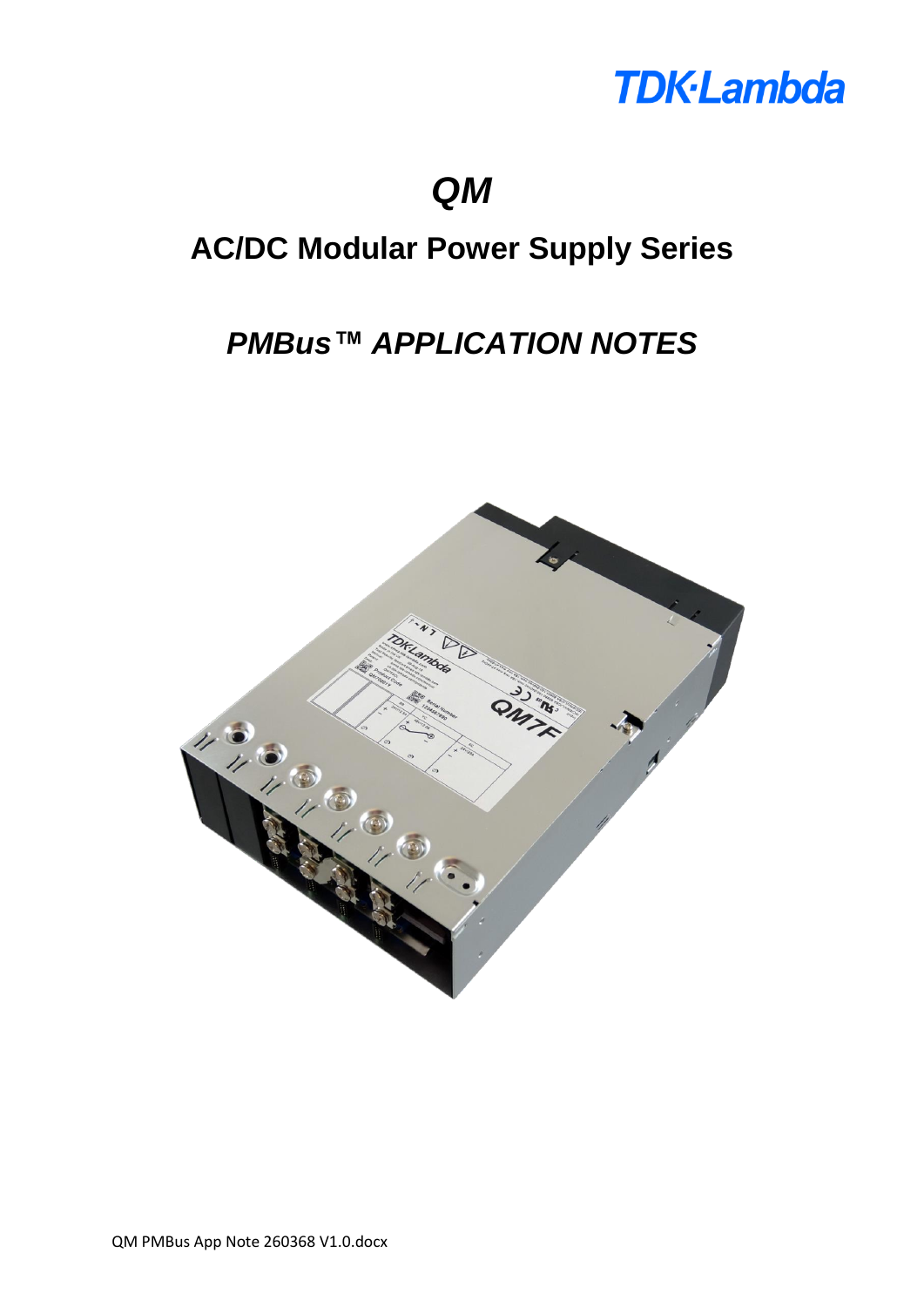# **TDK-Lambda**

## **Contents**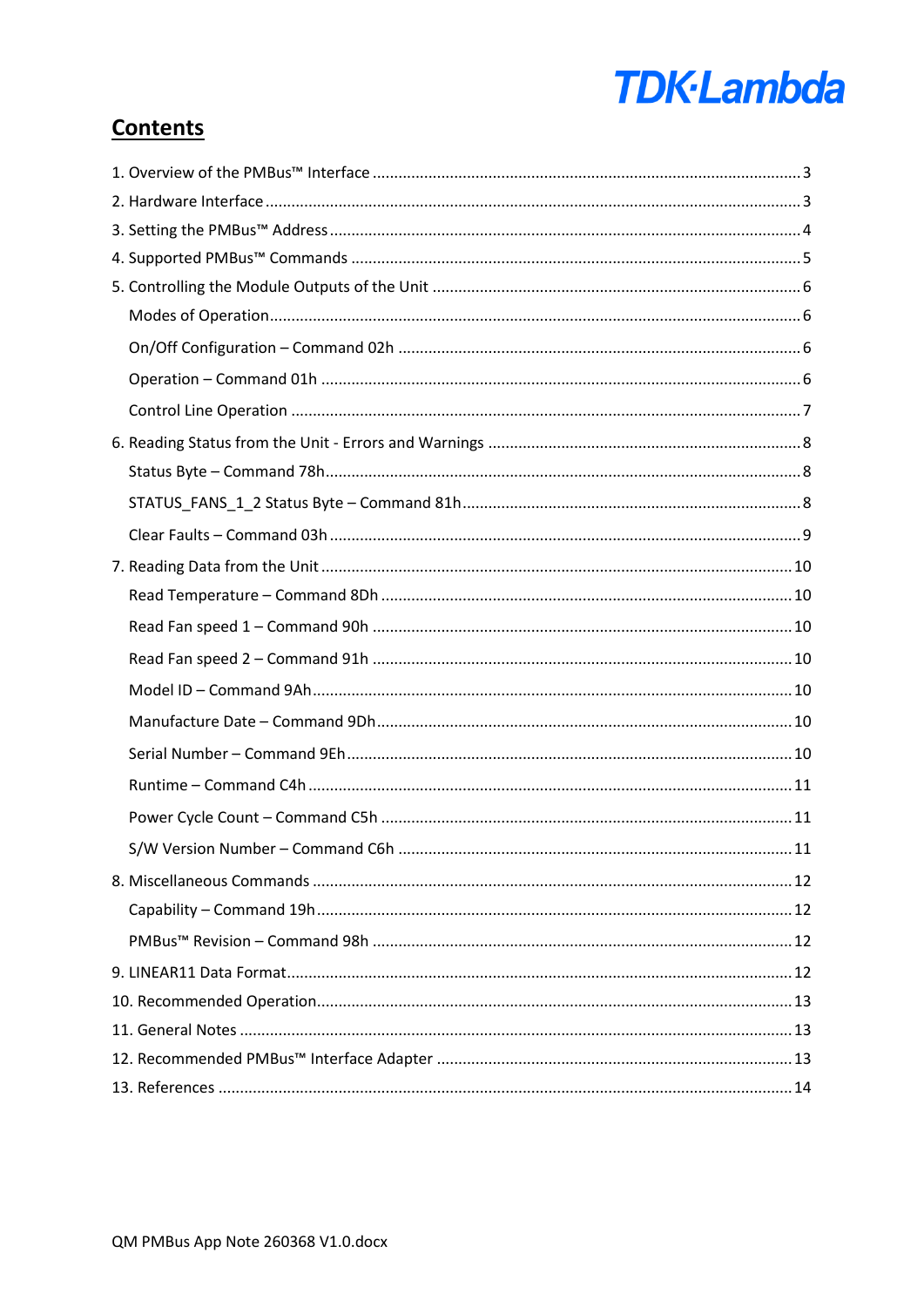## **TDK**·Lambda

## <span id="page-2-0"></span>**1. Overview of the PMBus™ Interface**

Standard 100kHz operation

PEC (Packet Error Checking) supported

Monitoring of status - reading and clearing of fault and warning indications

Reading manufacturing related data – manufacturer id, model name, serial number & manufacturing date

Reading of fan speeds and inlet temperature

Reading operating time and power cycle count

On/Off control of the module outputs by PMBus™ Command, PMBus™ Control Pin, or a combination of both

Up to 8 units may be connected to a single PMBus™ controller

## <span id="page-2-1"></span>**2. Hardware Interface**

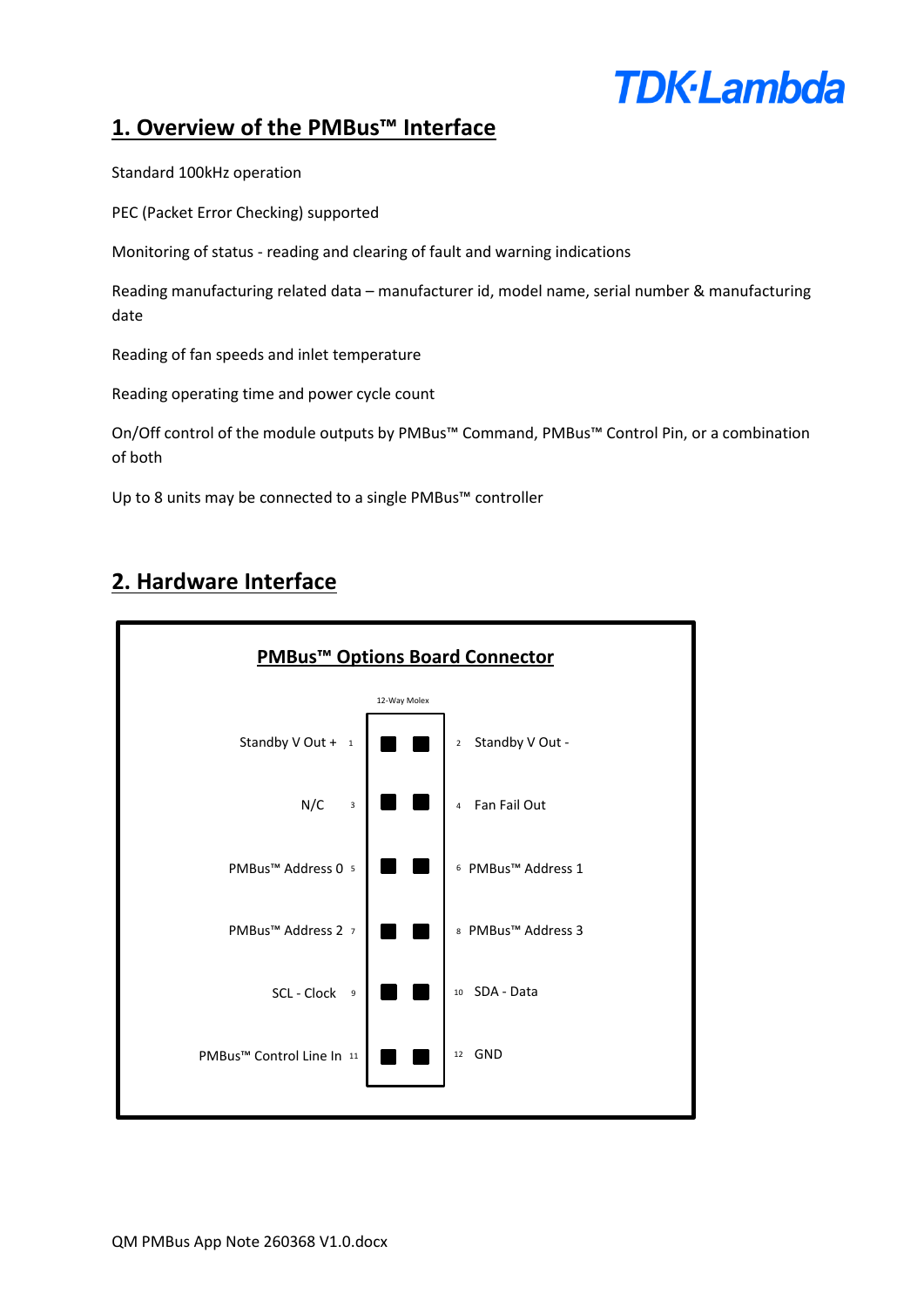## **TDK-Lambda**

## <span id="page-3-0"></span>**3. Setting the PMBus™ Address**

Each unit in a system sharing a common Bus must use a unique PMBus™ address. The address may be set by grounding the address pins on the connector. The address of the unit is then given by the following table:

| <b>A3 Grounded</b>        | <b>A2 Grounded</b> | <b>A1 Grounded</b>        | <b>A0 Grounded</b>        | <b>Address (decimal)</b> |
|---------------------------|--------------------|---------------------------|---------------------------|--------------------------|
|                           |                    |                           |                           | 100                      |
|                           |                    |                           | $\boldsymbol{\mathsf{x}}$ | 101                      |
|                           |                    | $\pmb{\times}$            |                           | 102                      |
|                           |                    | $\pmb{\times}$            | $\pmb{\times}$            | 103                      |
|                           | $\pmb{\times}$     |                           |                           | 104                      |
|                           | $\pmb{\times}$     |                           | $\pmb{\times}$            | 105                      |
|                           | $\pmb{\times}$     | $\boldsymbol{\mathsf{x}}$ |                           | 106                      |
|                           | $\pmb{\times}$     | $\pmb{\times}$            | $\pmb{\times}$            | 107                      |
| $\pmb{\times}$            |                    |                           |                           | 108                      |
| $\boldsymbol{\mathsf{x}}$ |                    |                           | $\boldsymbol{\mathsf{x}}$ | 109                      |
| $\boldsymbol{\mathsf{x}}$ |                    | $\boldsymbol{\mathsf{x}}$ |                           | 110                      |
| $\pmb{\times}$            |                    | $\pmb{\times}$            | $\boldsymbol{\mathsf{x}}$ | 111                      |
| $\pmb{\times}$            | $\pmb{\times}$     |                           |                           | 112                      |
| $\pmb{\times}$            | $\pmb{\times}$     |                           | $\pmb{\times}$            | 113                      |
| $\boldsymbol{\mathsf{x}}$ | $\pmb{\times}$     | $\pmb{\times}$            |                           | 114                      |
| $\pmb{\times}$            | $\pmb{\times}$     | $\pmb{\times}$            | $\pmb{\times}$            | 115                      |

By default the address lines are pulled high internally, giving a default PMBus™ address of 115.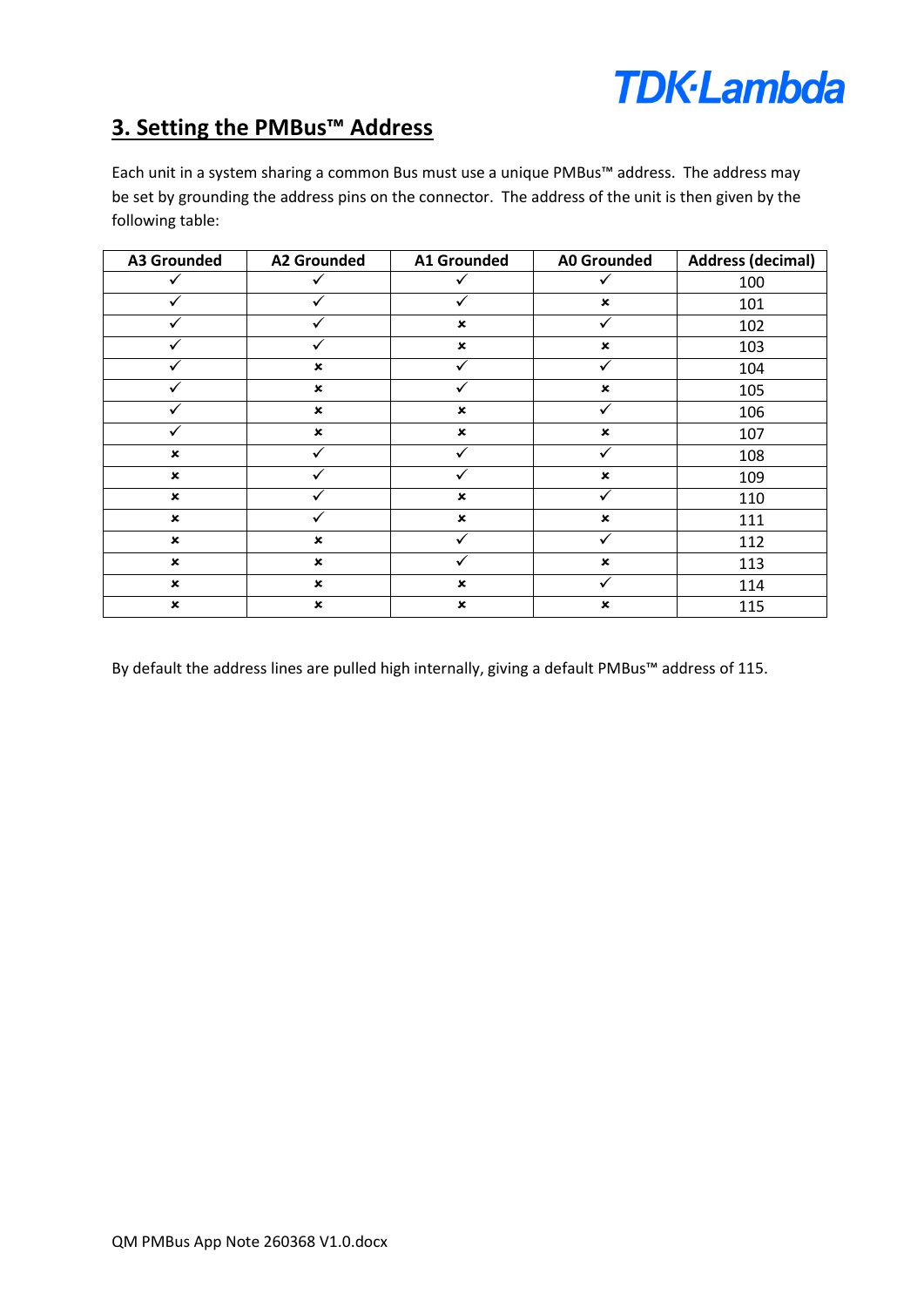

## <span id="page-4-0"></span>**4. Supported PMBus™ Commands**

| <b>Command Name</b>     | <b>Command Code</b> | <b>Transaction Type(s)</b> | <b>Notes</b>                 |
|-------------------------|---------------------|----------------------------|------------------------------|
| <b>OPERATION</b>        | 01h                 | Read/Write Byte            |                              |
| ON/OFF CONFIG           | 02h                 | Read/Write Byte            |                              |
| <b>CLEAR FAULTS</b>     | 03h                 | Send Byte                  |                              |
| <b>CAPABILITY</b>       | 19h                 | Read Byte                  |                              |
| <b>STATUS BYTE</b>      | 78h                 | Read/Write Byte            | General unit status          |
| STATUS_FANS_1_2         | 81h                 | Read/Write Byte            | Fan faults or warnings       |
| <b>READ TEMPERATURE</b> | 8Dh                 | <b>Read Word</b>           | LINEAR11 format              |
| <b>READ FANSPEED 1</b>  | 90h                 | <b>Read Word</b>           | LINEAR11 format              |
| <b>READ FANSPEED 1</b>  | 91h                 | <b>Read Word</b>           | LINEAR11 format              |
| <b>PMBus™ REVISION</b>  | 98h                 | Read Byte                  |                              |
| <b>MANUFACTURER ID</b>  | 99h                 | <b>Read Block</b>          | ASCII string-                |
|                         |                     |                            | "TDK LAMBDA"                 |
| <b>MANUFACTURER</b>     | 9Ah                 | <b>Read Block</b>          | ASCII String - "QM"          |
| <b>MODEL</b>            |                     |                            |                              |
| MANUFACTURE DATE        | 9Dh                 | <b>Read Block</b>          | Special format               |
| <b>SERIAL NUMBER</b>    | 9Eh                 | <b>Read Block</b>          | ASCII string - 10 characters |
| <b>RUNTIME</b>          | C4h                 | <b>Read Block</b>          | Special format               |
| POWER CYCLE COUNT       | C5h                 | <b>Read Block</b>          | Special format               |
| SOFTWARE VERSION        | C6h                 | <b>Read Word</b>           | Special format               |
| <b>NUMBER</b>           |                     |                            |                              |

See references [1], [2], and [3] for details of the PMBus™ command structure and transaction types.

More details for each command are given in the sections below.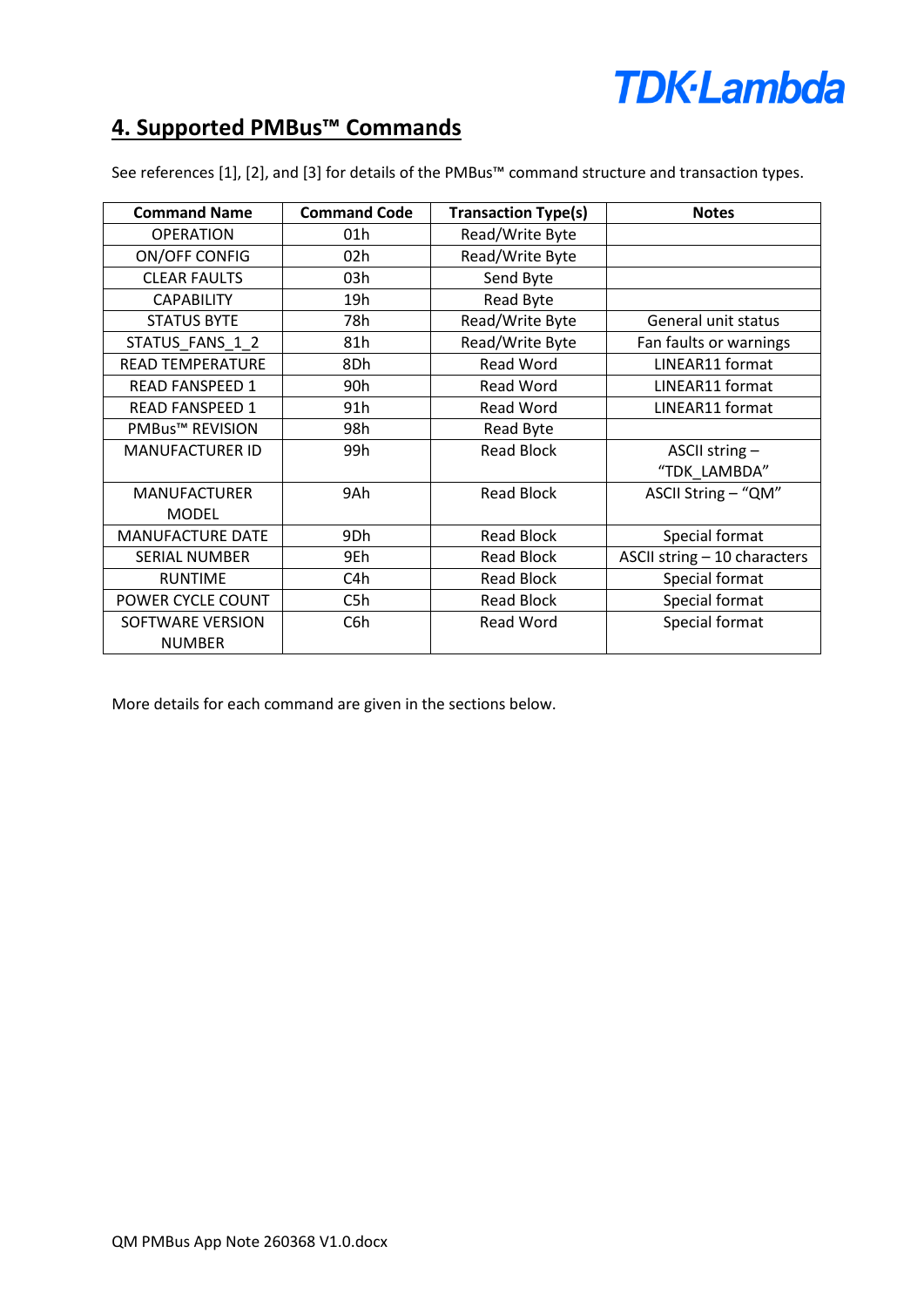## **TDK**·Lambda

## <span id="page-5-0"></span>**5. Controlling the Module Outputs of the Unit**

### <span id="page-5-1"></span>**Modes of Operation**

There are 6 distinct modes of operation:

- 1. Module outputs enabled when Input Power is present (factory default)
- 2. Module outputs enabled when commanded to by the PMBus™ Operation Command
- 3. Module outputs enabled when the PMBus™ Control Pin is HIGH
- 4. Module outputs enabled when the PMBus™ Control Pin is LOW
- 5. Module outputs enabled when commanded to by the PMBus™ Operation Command AND the PMBus™ Control Pin is HIGH
- 6. Module outputs enabled when commanded to by the PMBus™ Operation Command AND the PMBus™ Control Pin is LOW

The active mode of operation is selected using the On/Off Configuration Command (02h) described below. From the factory, units are programmed to default to mode (1) so that units may be used without a PMBus™ connection.

N.B. The output state of all modules fitted in a QM unit are switched together. Individual control of the separate modules within a QM unit is not possible. If multiple QM units (maximum of 8) are connected to the bus, each unit can be controlled independently.

### <span id="page-5-2"></span>**On/Off Configuration – Command 02h**

This command is used to configure the mode of operation of the unit. The read and write byte transaction types are supported. The following table shows the data bytes sent /read that indicate the available modes of operation.

| <b>Mode</b>                                                              | Data Byte       |
|--------------------------------------------------------------------------|-----------------|
| Module outputs enabled when Input Power is present (factory default)     | 01h or 03h      |
| Module outputs enabled when commanded to by the PMBus™ Operation Command | 19h or 1Bh      |
| Module outputs enabled when the PMBus™ Control Pin is HIGH               | 17 <sub>h</sub> |
| Module outputs enabled when the PMBus™ Control Pin is LOW                | 15h             |
| Module outputs enabled when commanded to by the PMBus™ Operation Command | 1Fh             |
| AND the PMBus™ Control Pin is HIGH                                       |                 |
| Module outputs enabled when commanded to by the PMBus™ Operation Command | 1Dh             |
| AND the PMBus™ Control Pin is LOW                                        |                 |

Note that the operating mode is persistent across a power cycle of the QM unit.

### <span id="page-5-3"></span>**Operation – Command 01h**

When a unit is in an operating mode dependent upon the PMBus™ Command (modes 2, 5 and 6 above), this command is used to control the unit's module outputs (in combination with the Control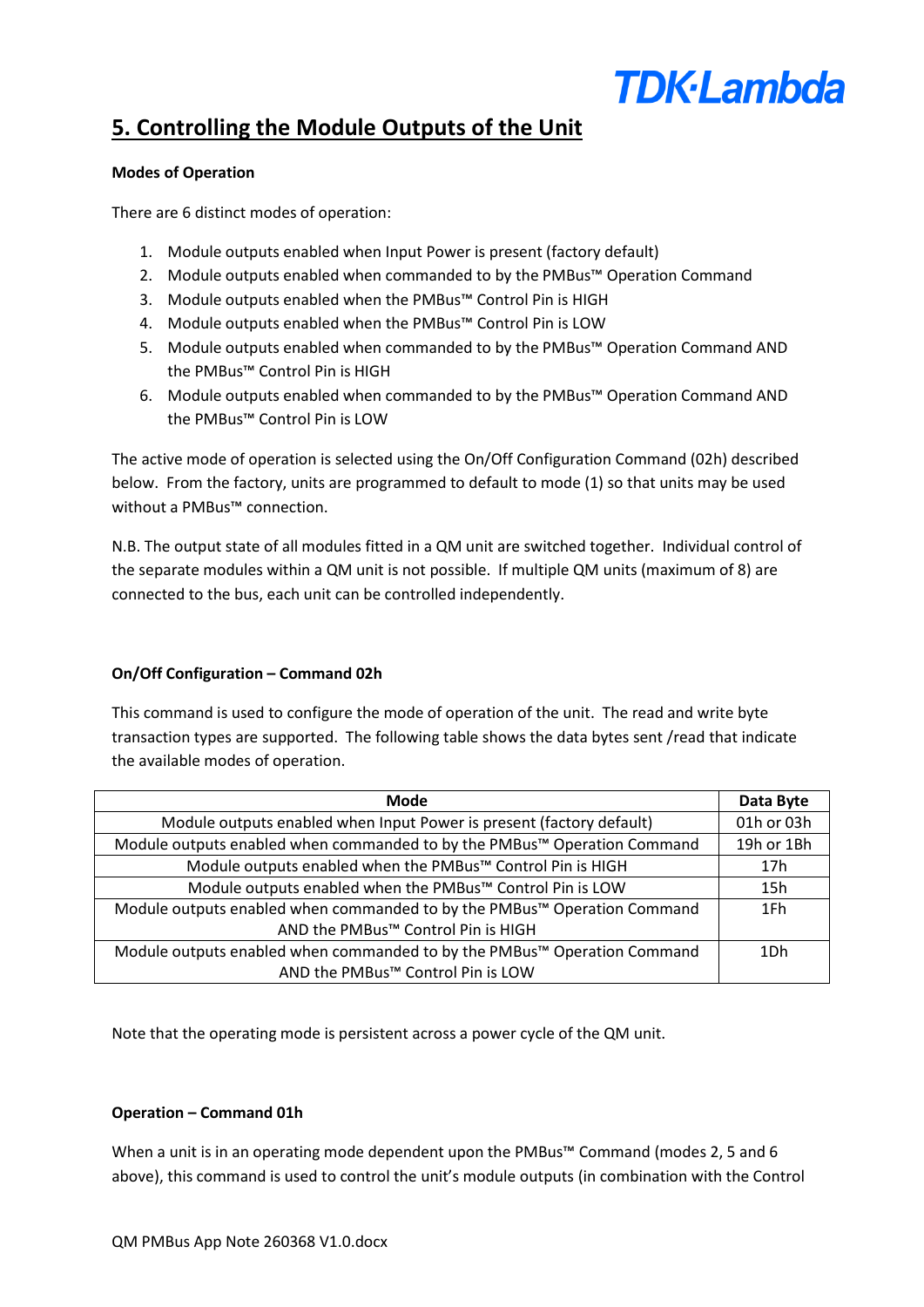

Line if required). QM units only support bit 7 of this command (On/Off State). If any other bit is set in the command data byte, the command is ignored, and a communication error is generated. The only legal commands are as follows:

| <b>Commanded State</b>        | Data Byte |
|-------------------------------|-----------|
| Module Outputs ENABLED (ON)   | 80h       |
| Module Outputs DISABLED (OFF) | 00h       |

The commanded On/Off state is not persistent across a power cycle, and will default to OFF when input power is restored to the unit.

#### <span id="page-6-0"></span>**Control Line Operation**

When a unit is in an operating mode dependent upon the PMBus™ Control Line (modes 3, 4, 5 and 6 above), the Control pin should be set HIGH or LOW as required to control the module outputs (in combination with the PMBus™ Operation Command if required).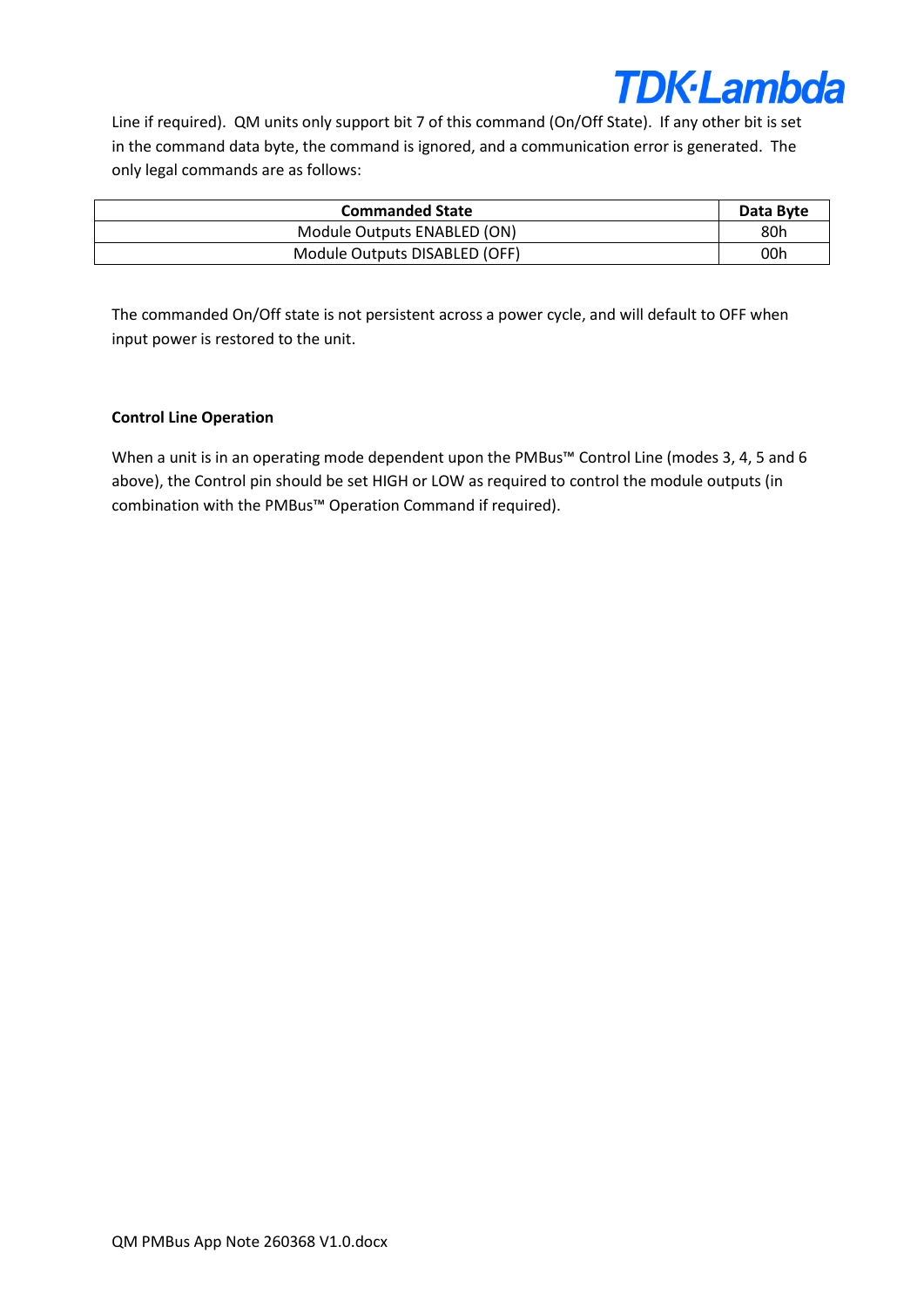

## <span id="page-7-0"></span>**6. Reading Status from the Unit - Errors and Warnings**

The status of a unit can be determined through a hierarchy of status bytes. Interrogation of a unit starts with reading the Status Byte. Read and Write transactions are supported to the status bytes – writes are used to clear transitory status indicators. If a condition is persistent, a cleared indicator will immediately re-indicate. Bits for unsupported features are always returned as 0.

### <span id="page-7-1"></span>**Status Byte – Command 78h**

The following bits of the Status Byte are supported:

| <b>Bit Number</b> | <b>Meaning when Bit Set</b>                                                        |
|-------------------|------------------------------------------------------------------------------------|
|                   | Not Supported                                                                      |
| 6                 | Module Outputs are OFF                                                             |
|                   | Not Supported                                                                      |
| 4                 | Not Supported                                                                      |
| ς                 | <b>UV Fault</b>                                                                    |
|                   | Over Temperature Fault                                                             |
|                   | PMBus <sup>™</sup> Communication Fault                                             |
| 0                 | None of the above (this indicates a Fan Fault or Warning has been generated - Read |
|                   | the STATUS FANS 1 2 status byte for further details)                               |

Read and write byte transactions are supported. To clear an indicator, write a 1 to the relevant bit. Clearing bit 0 will clear all bits in the STATUS\_FANS\_1\_2 byte.

### <span id="page-7-2"></span>**STATUS\_FANS\_1\_2 Status Byte – Command 81h**

The following bits of the STATUS FANS 1 2 status byte are supported:

| <b>Bit Number</b> | <b>Meaning when Bit Set</b>                                |
|-------------------|------------------------------------------------------------|
|                   | Fan1 Fault - Fan 1 running too slow or stopped             |
| 6                 | Fan2 Fault - Fan 2 running too slow or stopped             |
|                   | Fan1 Warning - Fan 1 running too fast - check for blockage |
| 4                 | Fan2 Warning - Fan 2 running too fast - check for blockage |
|                   | Not Supported                                              |
|                   | Not Supported                                              |
|                   | Not Supported                                              |
|                   | Not Supported                                              |

Read and write byte transactions are supported. To clear an indicator, write a 1 to the relevant bit. If all bits are clear, bit 0 of the main status byte (command 78h) is also cleared.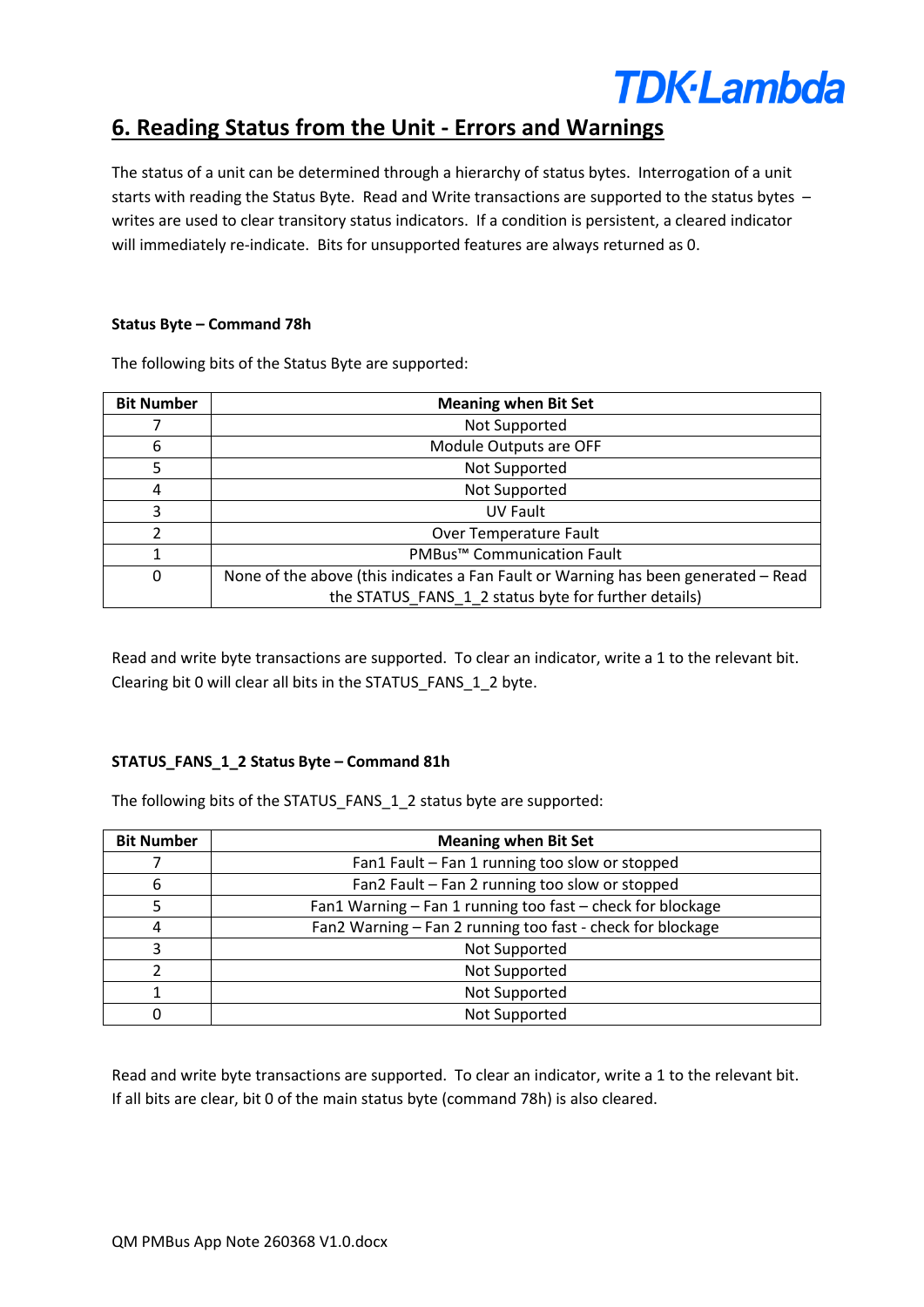

#### <span id="page-8-0"></span>**Clear Faults – Command 03h**

Send byte transaction type. This command is used to clear all fault or warning indications in a single transaction. If conditions are persistent, the errors or warnings will immediately re-indicate.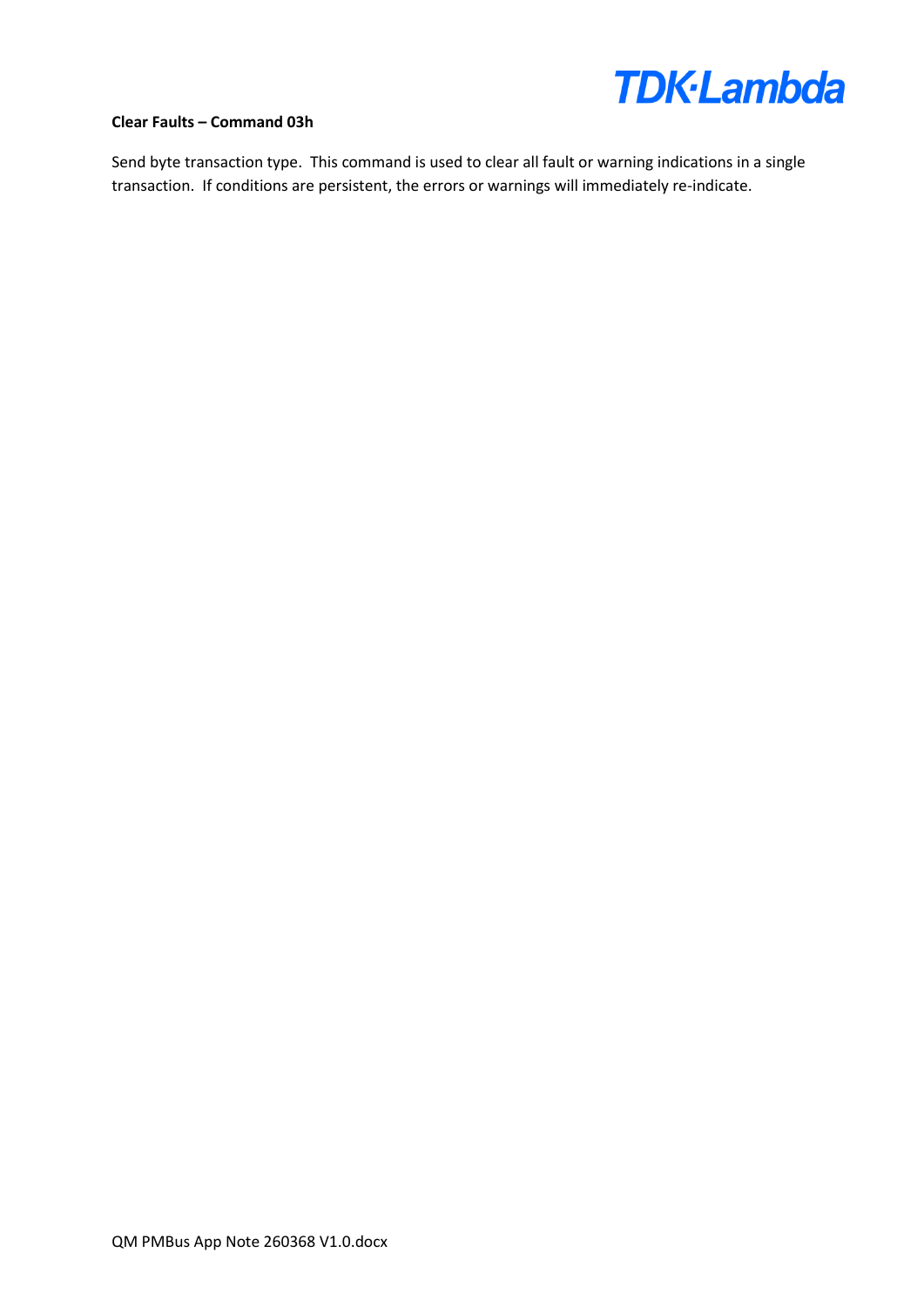

## <span id="page-9-0"></span>**7. Reading Data from the Unit**

#### <span id="page-9-1"></span>**Read Temperature – Command 8Dh**

Read word transaction type. The temperature is returned in LINEAR11 format. The temperature value is in Celsius.

#### <span id="page-9-2"></span>**Read Fan speed 1 – Command 90h**

Read word transaction type. The fan speed is returned in LINEAR11 format. The value is in units of RPM. If no fan is fitted this will return 0.

#### <span id="page-9-3"></span>**Read Fan speed 2 – Command 91h**

Read word transaction type. The fan speed is returned in LINEAR11 format. The value is in units of RPM. If one or no fans are fitted this will return 0.

#### **Manufacturer ID – Command 99h**

Read Block transaction type. The value is returned as an ACSII string, and is always equal to "TDK\_LAMBDA".

#### <span id="page-9-4"></span>**Model ID – Command 9Ah**

Read Block transaction type. The value is returned as an ACSII string, and is always equal to "QM".

#### <span id="page-9-5"></span>**Manufacture Date – Command 9Dh**

Read Block transaction type. The value is returned in 3 bytes as follows:

Byte  $1 = Day$  of Month  $(1-31)$ 

- Byte 2 = Month of Year (1-12 representing January to December)
- Byte 3 = Year (16-99 representing 2016 2099)

#### <span id="page-9-6"></span>**Serial Number – Command 9Eh**

Read Block transaction type. The value is returned as a 10 character ACSII string.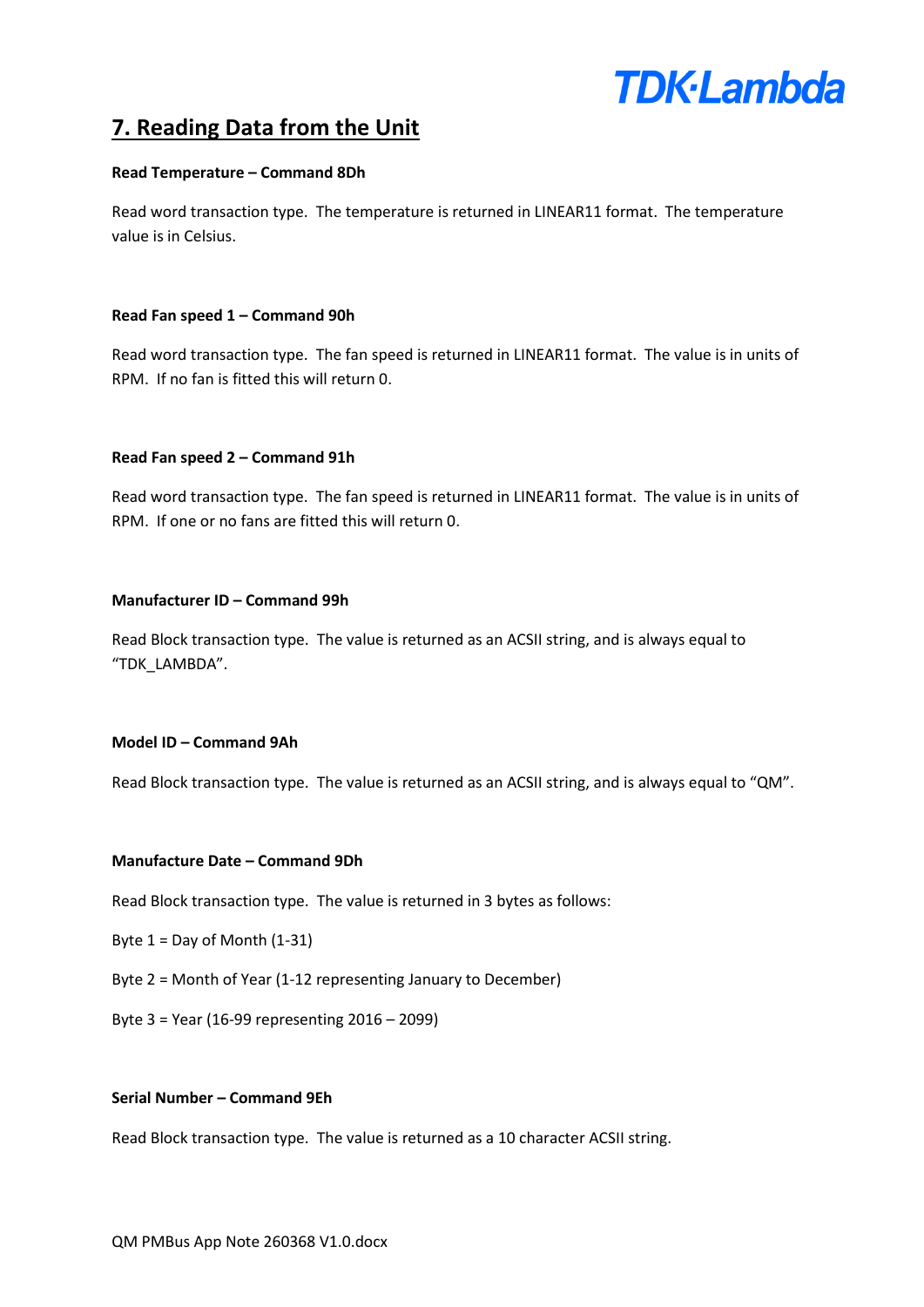

#### <span id="page-10-0"></span>**Runtime – Command C4h**

Read Block transaction type. The data is returned as a 32-bit unsigned value as follows:

Byte 1 = Least Significant Byte

Byte  $2 = 2^{nd}$  Least Significant Byte

Byte  $3 = 2^{nd}$  Most Significant Byte

Byte 4 = Most Significant Byte

Note that he value represents the time the unit has been powered up, which may not equal the time that module outputs have been enabled. The value is in units of % hours e.g. a value of 13 represents 3.25 hours.

#### <span id="page-10-1"></span>**Power Cycle Count – Command C5h**

Read Block transaction type. The data is returned as a 32-bit unsigned value as follows:

Byte 1 = Least Significant Byte

Byte  $2 = 2^{nd}$  Least Significant Byte

Byte  $3 = 2^{nd}$  Most Significant Byte

Byte 4 = Most Significant Byte

Note that he value represents the number of times that power has been cycled to the unit.

#### <span id="page-10-2"></span>**S/W Version Number – Command C6h**

Read Word transaction type. The version number is expressed as a major and minor pair as follows:

Byte 1 = Major version number (unsigned value 0-255)

Byte 2 = Minor version number (unsigned value 0-255)

The version number is usually expressed as "<major>.<minor>".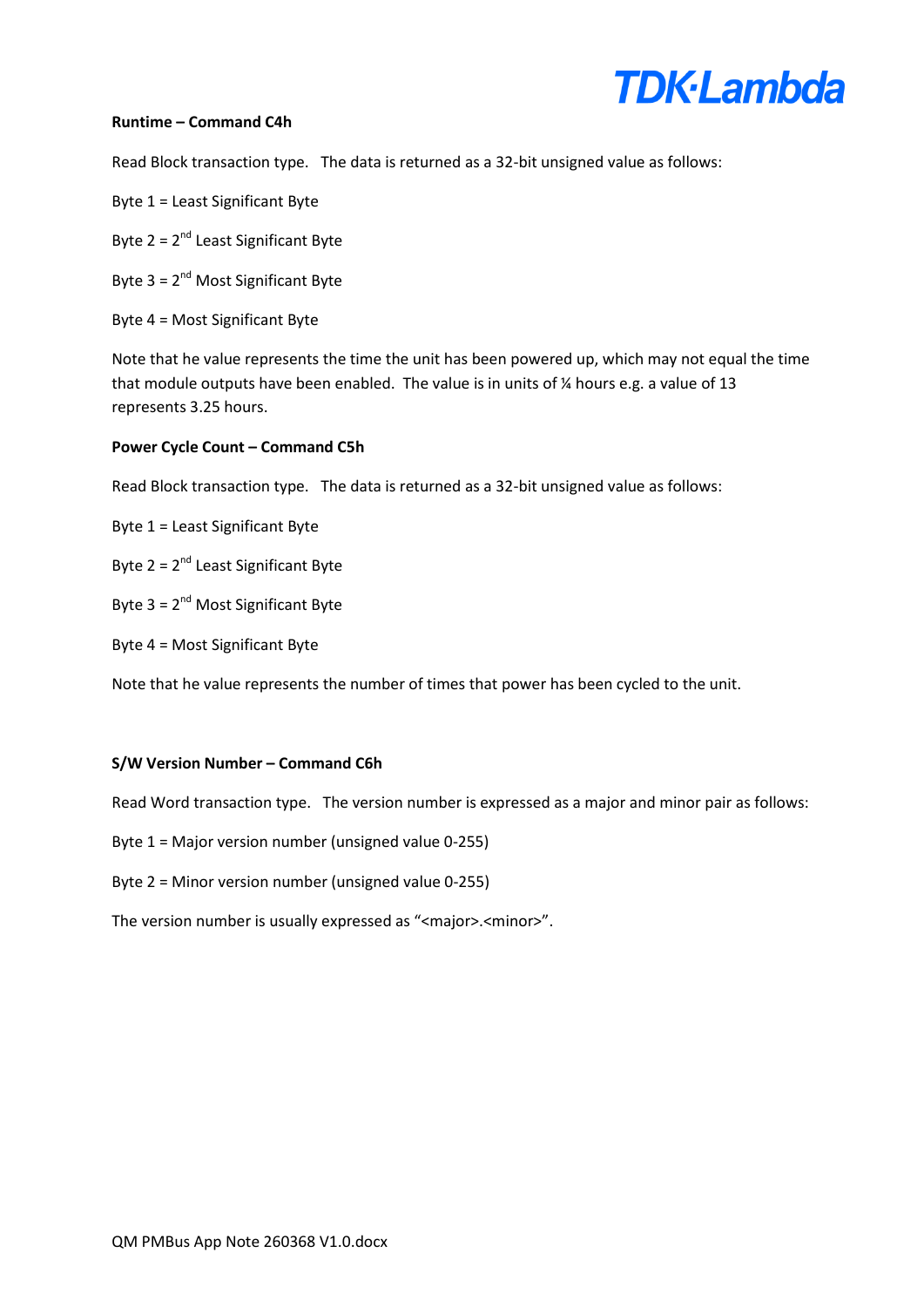

## <span id="page-11-0"></span>**8. Miscellaneous Commands**

### <span id="page-11-1"></span>**Capability – Command 19h**

Read byte transaction type. The value returned represents the capability of the PMBus™ implementation. A fixed value is returned by QM units of 80h. This indicates:

- PEC Supported
- 100kHz Max Speed
- SMBAlert Not Supported
- Numeric Format LINEAR11
- AVSBus™ Not Supported

#### <span id="page-11-2"></span>**PMBus™ Revision – Command 98h**

Read byte transaction type. The value returned represents the PMBus™ revision supported. A fixed value is returned by QM units of 33h. This indicates that the units support PMBus<sup>™</sup> version 1.3.

### <span id="page-11-3"></span>**9. LINEAR11 Data Format**

Temperature and Fan Speed queries use the LINEAR11 format described below:

The LINEAR11 format is a two byte value with:

- An 11-bit two's complement mantissa (Y)
- A 5-bit two's complement exponent (N)

The format is as follows:



The value represented by the format is given by: Value =  $Y \times 2^N$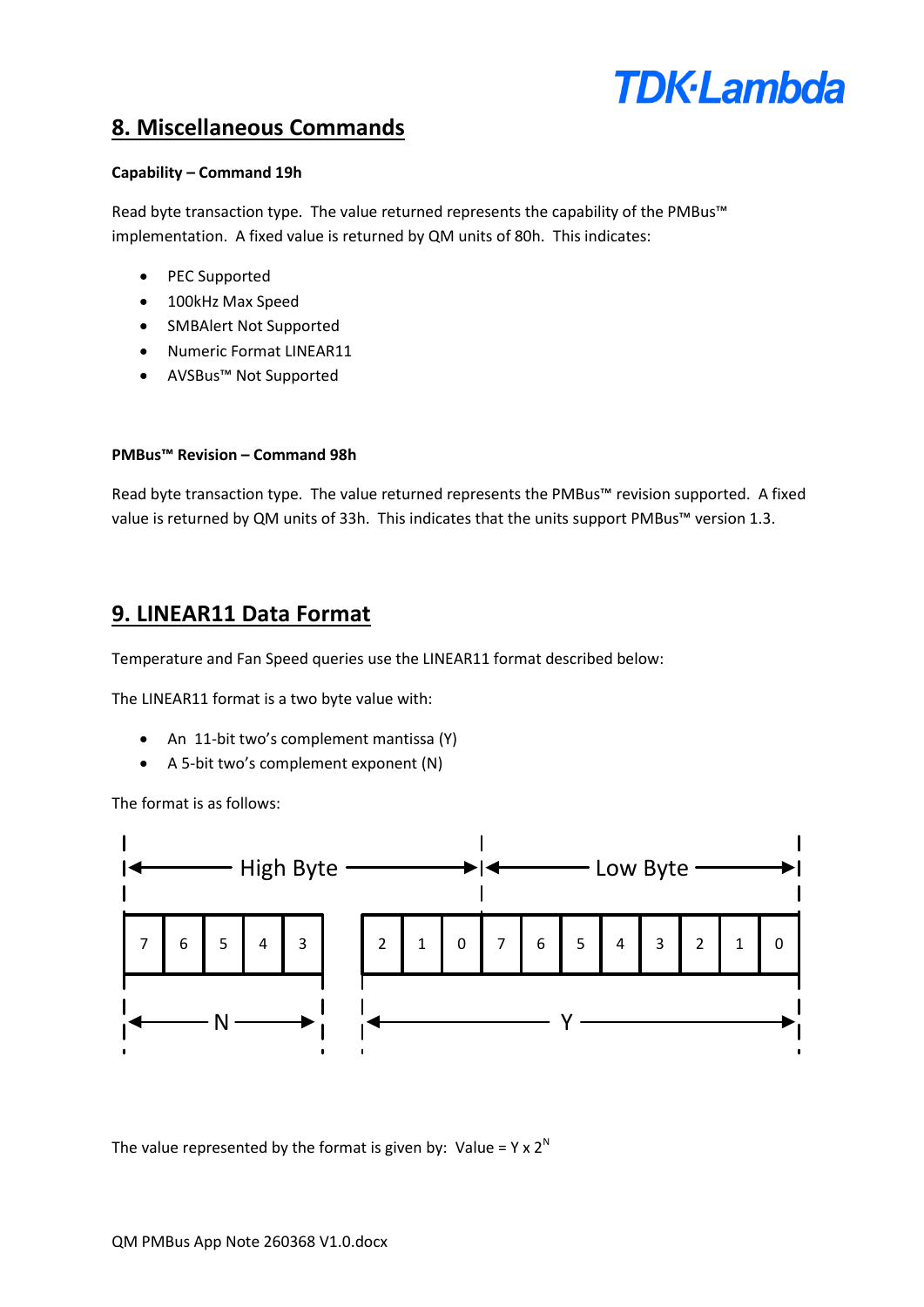

## <span id="page-12-0"></span>**10. Recommended Operation**

Following a command or query to a unit, the Status Byte should be read to determine if a communication error occurred during the transaction. If a communication error occurred (as indicated by Bit 1 of the Status Byte being set) it should be assumed that the command was not actioned, or the data returned is not valid. The communication error status should then be cleared by writing a 1 to Bit 1 of the Status Byte, followed by a read of the Status Byte to check that it's clear. The command or query should then be repeated and the Status Byte rechecked until no error is reported during the transaction.

## <span id="page-12-1"></span>**11. General Notes**

SMBAlert is not supported.

The PMBus™ Group Command is not supported.

PEC (Packet Error Checking) is supported and should be used.

If simultaneous control of the module outputs from multiple QM units is required, this may be achieved using the PMBus™ Control Pin which may be routed to all units. It should be noted that due to differences in module output start-up times, precise synchronisation cannot be guaranteed.

QM units operate as a slave in single master systems only.

A maximum of 8-units may be connected to the bus, each unit must have a unique PMBus™ address.

## <span id="page-12-2"></span>**12. Recommended PMBus™ Interface Adapter**

The following USB to PMBus™ adapter is recommended:

Manufacturer: Texas Instruments

Manufacturer Part Number: USB-TO-GPIO

This is available from many suppliers, for example:

Farnell order Code: 1901883

Digi-Key Part Number: 296-23114-ND

RS Stock Number: 819-7562

Mouser Part Number: 595-USB-TO-GPIO